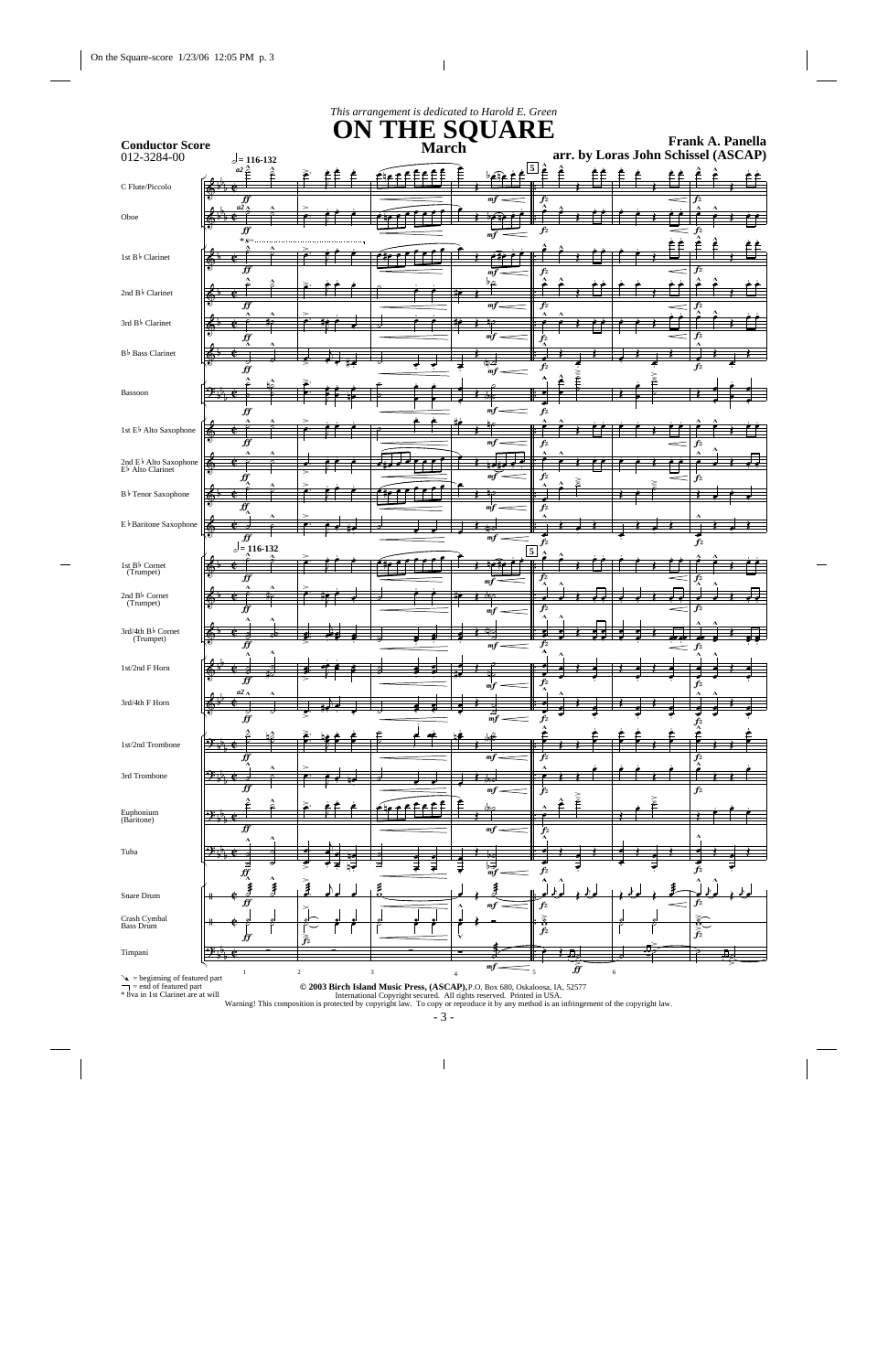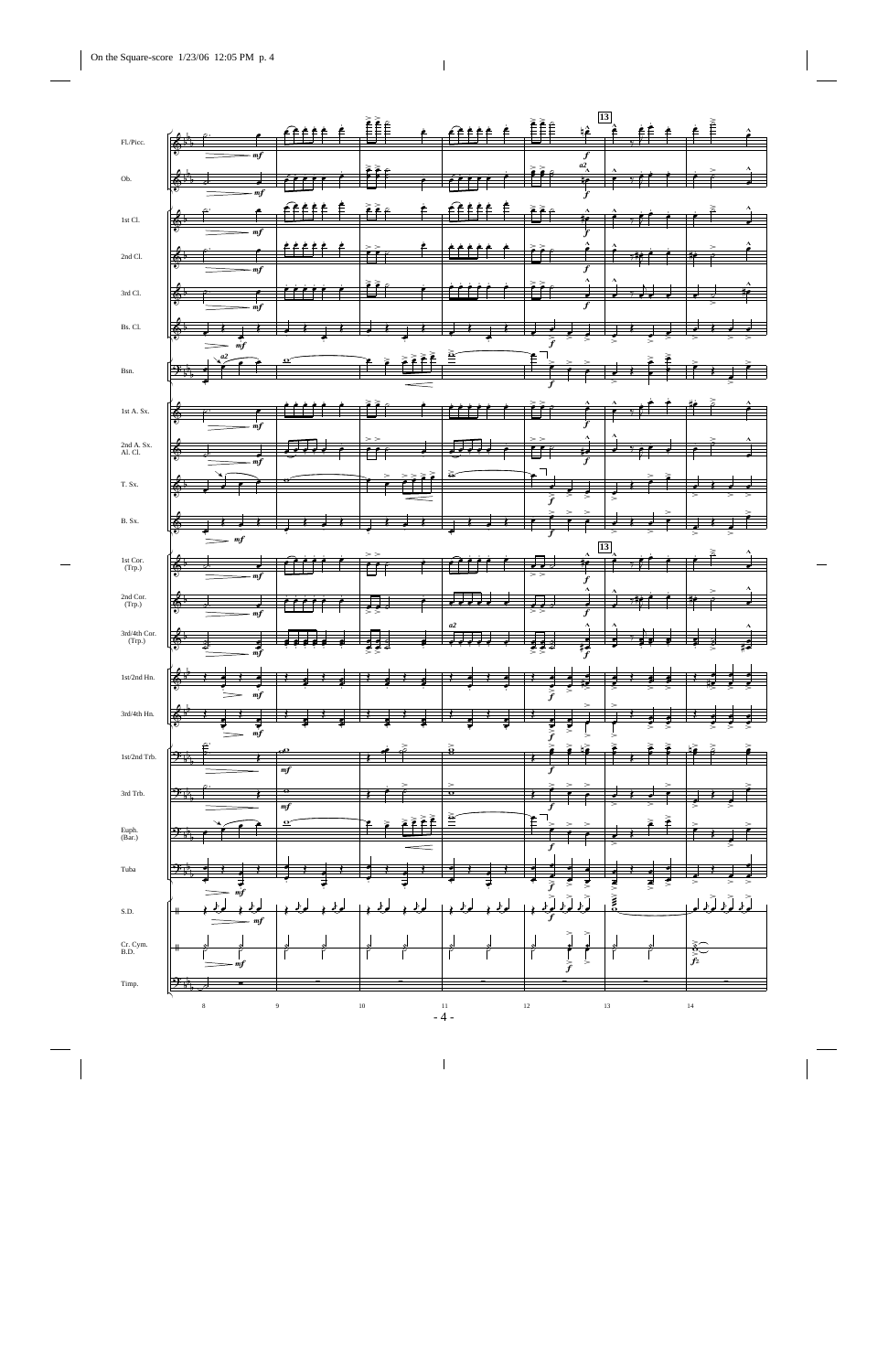|                                                              |                             |        |                                    |                                                  |                                    |                      |                   | É                        | Ē                                   | É                                    | 1.                                                                                                                                                                                                                                                                                                                                                                                                                                                                  | م مالم                   | 2.                                                 |                  |
|--------------------------------------------------------------|-----------------------------|--------|------------------------------------|--------------------------------------------------|------------------------------------|----------------------|-------------------|--------------------------|-------------------------------------|--------------------------------------|---------------------------------------------------------------------------------------------------------------------------------------------------------------------------------------------------------------------------------------------------------------------------------------------------------------------------------------------------------------------------------------------------------------------------------------------------------------------|--------------------------|----------------------------------------------------|------------------|
| Fl./Picc.                                                    | ٠                           |        |                                    | m f                                              |                                    |                      |                   |                          | $\overline{\boldsymbol{f\!f}}$      | sfz                                  |                                                                                                                                                                                                                                                                                                                                                                                                                                                                     | $\it mf$                 |                                                    | $\boldsymbol{f}$ |
| Ob.                                                          |                             | a2     |                                    |                                                  | $\geq$                             |                      | ><br>$\geq$<br>F. |                          |                                     |                                      |                                                                                                                                                                                                                                                                                                                                                                                                                                                                     | a2<br>$\hat{\mathbf{r}}$ |                                                    |                  |
|                                                              |                             |        |                                    | mf                                               |                                    |                      |                   |                          | $\dot{f}$                           | sfz                                  |                                                                                                                                                                                                                                                                                                                                                                                                                                                                     | mf                       |                                                    |                  |
| 1st Cl.                                                      |                             |        |                                    |                                                  |                                    |                      |                   |                          | ₽                                   |                                      |                                                                                                                                                                                                                                                                                                                                                                                                                                                                     |                          |                                                    |                  |
|                                                              |                             |        |                                    | $\it mf$                                         | $>$ $>$                            |                      | $>$ $>$           |                          | $\overline{f}$                      | sfz                                  |                                                                                                                                                                                                                                                                                                                                                                                                                                                                     | mf<br>$b\geqslant$       |                                                    |                  |
| 2nd Cl.                                                      |                             |        |                                    | m f                                              |                                    |                      | ₽                 |                          | f f                                 | sfz                                  |                                                                                                                                                                                                                                                                                                                                                                                                                                                                     | m f                      |                                                    | f                |
| 3rd Cl.                                                      |                             |        |                                    |                                                  |                                    | h                    |                   |                          |                                     | $\boldsymbol{\wedge}$                |                                                                                                                                                                                                                                                                                                                                                                                                                                                                     |                          |                                                    |                  |
|                                                              |                             |        |                                    | mf                                               |                                    |                      |                   |                          | $\dot{f}$                           | sfz<br>Λ                             |                                                                                                                                                                                                                                                                                                                                                                                                                                                                     | m f                      |                                                    |                  |
| Bs. Cl.                                                      |                             |        | >                                  | 70<br>$\frac{1}{m}$<br>⋝                         |                                    | ے                    | >                 |                          | $\overline{f}$                      | ∙<br>$s\bar{f}z$                     | $\frac{1}{\pi}$                                                                                                                                                                                                                                                                                                                                                                                                                                                     |                          |                                                    |                  |
| Bsn.                                                         | $\mathbf{\Theta}$ i         |        |                                    |                                                  |                                    |                      |                   |                          |                                     |                                      |                                                                                                                                                                                                                                                                                                                                                                                                                                                                     |                          |                                                    |                  |
|                                                              |                             |        |                                    | m f                                              |                                    |                      |                   |                          | $\overline{f}$                      | sfz                                  | $\frac{\overline{\sigma}}{\overline{\hat{y}}}$                                                                                                                                                                                                                                                                                                                                                                                                                      |                          |                                                    |                  |
| 1st A. Sx.                                                   |                             |        |                                    |                                                  |                                    |                      |                   |                          |                                     |                                      |                                                                                                                                                                                                                                                                                                                                                                                                                                                                     |                          |                                                    |                  |
|                                                              |                             |        |                                    | m f                                              | $\geq$                             |                      | $>$ $>$           |                          | $\overline{\boldsymbol{f\!f}}$      | sfz<br>$\lambda$                     |                                                                                                                                                                                                                                                                                                                                                                                                                                                                     | mf                       |                                                    |                  |
| $2nd$ A. Sx. Al. Cl. $\,$                                    |                             |        |                                    | mf                                               |                                    |                      |                   | Æ                        | $\overline{\boldsymbol{f\!f}}$      | sfz                                  |                                                                                                                                                                                                                                                                                                                                                                                                                                                                     | mf                       |                                                    |                  |
| T. Sx.                                                       |                             |        |                                    |                                                  |                                    |                      |                   | مآم                      | ₽                                   | z                                    |                                                                                                                                                                                                                                                                                                                                                                                                                                                                     |                          |                                                    |                  |
|                                                              | ⊕                           |        | ⋝                                  | $\overline{ }$<br>$\frac{1}{m}$<br>⋝             |                                    |                      |                   |                          | $\overline{f}$                      | $s\overline{f}z$                     | $\overline{\mathbf{f}^{\mathbf{e}}_{\mathbf{f}^{\mathbf{f}}}}$                                                                                                                                                                                                                                                                                                                                                                                                      |                          |                                                    |                  |
| B. Sx.                                                       |                             |        |                                    | हैं                                              |                                    |                      |                   |                          |                                     | $\boldsymbol{\wedge}$                | $\bullet$                                                                                                                                                                                                                                                                                                                                                                                                                                                           |                          |                                                    |                  |
|                                                              |                             |        |                                    | $\sum_{\substack{p=1\\(p,q)=k}}^{\frac{p-1}{2}}$ |                                    |                      | ⋧<br>≩            |                          | $\overline{\dot{f}f}$               | s f z                                | $\overline{\mathbf{\hat{f}}\mathbf{\hat{f}}\mathbf{\hat{f}}\mathbf{\hat{f}}\mathbf{\hat{f}}\mathbf{\hat{f}}\mathbf{\hat{f}}\mathbf{\hat{f}}\mathbf{\hat{f}}\mathbf{\hat{f}}\mathbf{\hat{f}}\mathbf{\hat{f}}\mathbf{\hat{f}}\mathbf{\hat{f}}\mathbf{\hat{f}}\mathbf{\hat{f}}\mathbf{\hat{f}}\mathbf{\hat{f}}\mathbf{\hat{f}}\mathbf{\hat{f}}\mathbf{\hat{f}}\mathbf{\hat{f}}\mathbf{\hat{f}}\mathbf{\hat{f}}\mathbf{\hat{f}}\mathbf{\hat{f}}\mathbf{\hat{f}}\$<br>1. |                          | 2.                                                 |                  |
| $1st$ Cor. (Trp.)                                            |                             |        |                                    |                                                  |                                    |                      |                   | $\overline{\phantom{a}}$ |                                     | ۸<br>$s\ddot{f}z$                    |                                                                                                                                                                                                                                                                                                                                                                                                                                                                     |                          |                                                    |                  |
| $2nd$ Cor. (Trp.)                                            |                             |        |                                    | m f<br>Þ                                         | $>$ $>$                            |                      | $>$ $>$           | $\overline{\cdot}$       | $\boldsymbol{f}$                    | ۸                                    |                                                                                                                                                                                                                                                                                                                                                                                                                                                                     | m f<br>b.                |                                                    |                  |
|                                                              | $\bigcirc$                  |        |                                    | mf                                               |                                    |                      |                   |                          | $\boldsymbol{f}$                    | $s\!f\!z$                            |                                                                                                                                                                                                                                                                                                                                                                                                                                                                     | mf                       |                                                    |                  |
| $3\mathrm{rd}/4\mathrm{th}$ Cor. (Trp.)                      |                             |        |                                    |                                                  |                                    |                      |                   |                          |                                     |                                      |                                                                                                                                                                                                                                                                                                                                                                                                                                                                     |                          |                                                    |                  |
|                                                              |                             |        |                                    | - mf                                             |                                    |                      |                   |                          | $\check{f}$                         | $s\bar{f}z$                          |                                                                                                                                                                                                                                                                                                                                                                                                                                                                     | m f                      |                                                    |                  |
| $1st/2nd$ Hn.                                                |                             |        | $\frac{1}{m}$                      |                                                  | $\geq$                             | ⇒                    | $\geq$            | $\geq$                   |                                     | ۸                                    | $\frac{5}{\alpha}$                                                                                                                                                                                                                                                                                                                                                                                                                                                  |                          |                                                    |                  |
|                                                              |                             |        |                                    |                                                  |                                    |                      |                   |                          | $\frac{1}{2}$                       | $s\,$                                | $\overline{f\!f\!f}$                                                                                                                                                                                                                                                                                                                                                                                                                                                |                          |                                                    |                  |
| 3rd/4th Hn.                                                  |                             |        | $\frac{1}{m}$                      | 逻<br>$\geq$                                      |                                    |                      | ड़                | $\geq$                   | $\dot{f}$                           |                                      |                                                                                                                                                                                                                                                                                                                                                                                                                                                                     |                          |                                                    |                  |
|                                                              |                             |        | ੋ                                  |                                                  |                                    |                      | Ê                 |                          |                                     | $s\!f\!z$<br>٨                       |                                                                                                                                                                                                                                                                                                                                                                                                                                                                     |                          |                                                    |                  |
| $1\mathrm{st}/2\mathrm{nd}$ Trb.                             |                             |        |                                    | mf                                               |                                    |                      |                   |                          | $\overline{f}$                      | $\overline{\mathit{sfz}}$            | $\overline{f\!f\!f}$                                                                                                                                                                                                                                                                                                                                                                                                                                                |                          |                                                    |                  |
| $3\mathrm{rd}$ Trb.                                          |                             |        |                                    | ∣ >                                              |                                    |                      |                   |                          |                                     | $\boldsymbol{\wedge}$                |                                                                                                                                                                                                                                                                                                                                                                                                                                                                     |                          |                                                    |                  |
|                                                              |                             |        |                                    | m f                                              |                                    |                      |                   |                          | $\frac{f}{f}$                       | $s\!f\!z$                            | $\frac{\partial}{\partial \vec{r}}$                                                                                                                                                                                                                                                                                                                                                                                                                                 |                          |                                                    |                  |
| $\begin{array}{c} \text{Euph.} \\ \text{(Bar.)} \end{array}$ |                             | ≧      |                                    | $\frac{1}{2}$                                    |                                    |                      | £                 | ff                       |                                     | ٨                                    | $\bullet$                                                                                                                                                                                                                                                                                                                                                                                                                                                           |                          |                                                    |                  |
|                                                              |                             |        |                                    | $\overline{mf}$                                  |                                    |                      |                   |                          | $\overline{f}$                      | $\sqrt{s}f$<br>$\boldsymbol{\wedge}$ | $\overline{\mathbf{\hat{f}}\mathbf{\hat{f}}\mathbf{\hat{f}}\mathbf{\hat{f}}}$                                                                                                                                                                                                                                                                                                                                                                                       |                          |                                                    | f                |
| ${\bf T}$ uba                                                |                             | ₹<br>₹ |                                    | DØ<br>$\tilde{\tilde{\xi}}$<br>$\sum_{m\!f}$     | ⇒                                  | $\overline{\bullet}$ | $\mathbf{r}$      |                          | $\overline{\dot{f}f}$               | s f z                                |                                                                                                                                                                                                                                                                                                                                                                                                                                                                     |                          |                                                    |                  |
|                                                              | $\geq$                      |        | رُك                                | $\mathcal{F}$<br>$\mathbb{\star}$ .              | á                                  |                      | $\tilde{a}$       |                          |                                     |                                      | $\frac{1}{\sigma}$ $\frac{1}{\sigma}$ $\frac{1}{\sigma}$                                                                                                                                                                                                                                                                                                                                                                                                            |                          | <b>Van</b>                                         |                  |
| S.D.                                                         |                             |        | $\mathbf{m}$ f                     |                                                  |                                    |                      |                   |                          | $\bm{f}$                            | $\frac{1}{\sqrt[3]{x}}$              | $\int f\overline{z}$                                                                                                                                                                                                                                                                                                                                                                                                                                                |                          | $\boldsymbol{fp}$                                  |                  |
| Cr. Cym.<br>B.D.                                             |                             |        | $\sum_{\substack{z \to 0 \\ f_z}}$ |                                                  |                                    |                      |                   |                          |                                     |                                      | $\frac{1}{6}$<br><b>fff</b>                                                                                                                                                                                                                                                                                                                                                                                                                                         |                          | $\overbrace{\mathit{ff}}^{\mathcal{S}\rightarrow}$ |                  |
| Timp.                                                        | $\mathfrak{P}_{\mathbb{R}}$ |        |                                    |                                                  | $_{mf}$                            |                      | $\frac{1}{2}$     |                          | $f\hspace{-0.1cm}f\hspace{-0.1cm}f$ | s f z                                | $\frac{2}{\sigma}$                                                                                                                                                                                                                                                                                                                                                                                                                                                  |                          |                                                    |                  |
|                                                              | $15\,$                      |        |                                    |                                                  | $\frac{1}{\frac{2}{m}f}$<br>$17\,$ |                      |                   |                          | $f\hspace{-0.1cm}f$<br>$19\,$       |                                      | $\mathbf{f} \mathbf{f} z$<br>$20\,$                                                                                                                                                                                                                                                                                                                                                                                                                                 |                          | $\frac{1}{\frac{1}{f}}$<br>$21\,$                  |                  |
|                                                              |                             |        | $16\,$                             |                                                  |                                    |                      | $-5 -$            |                          |                                     |                                      |                                                                                                                                                                                                                                                                                                                                                                                                                                                                     |                          |                                                    |                  |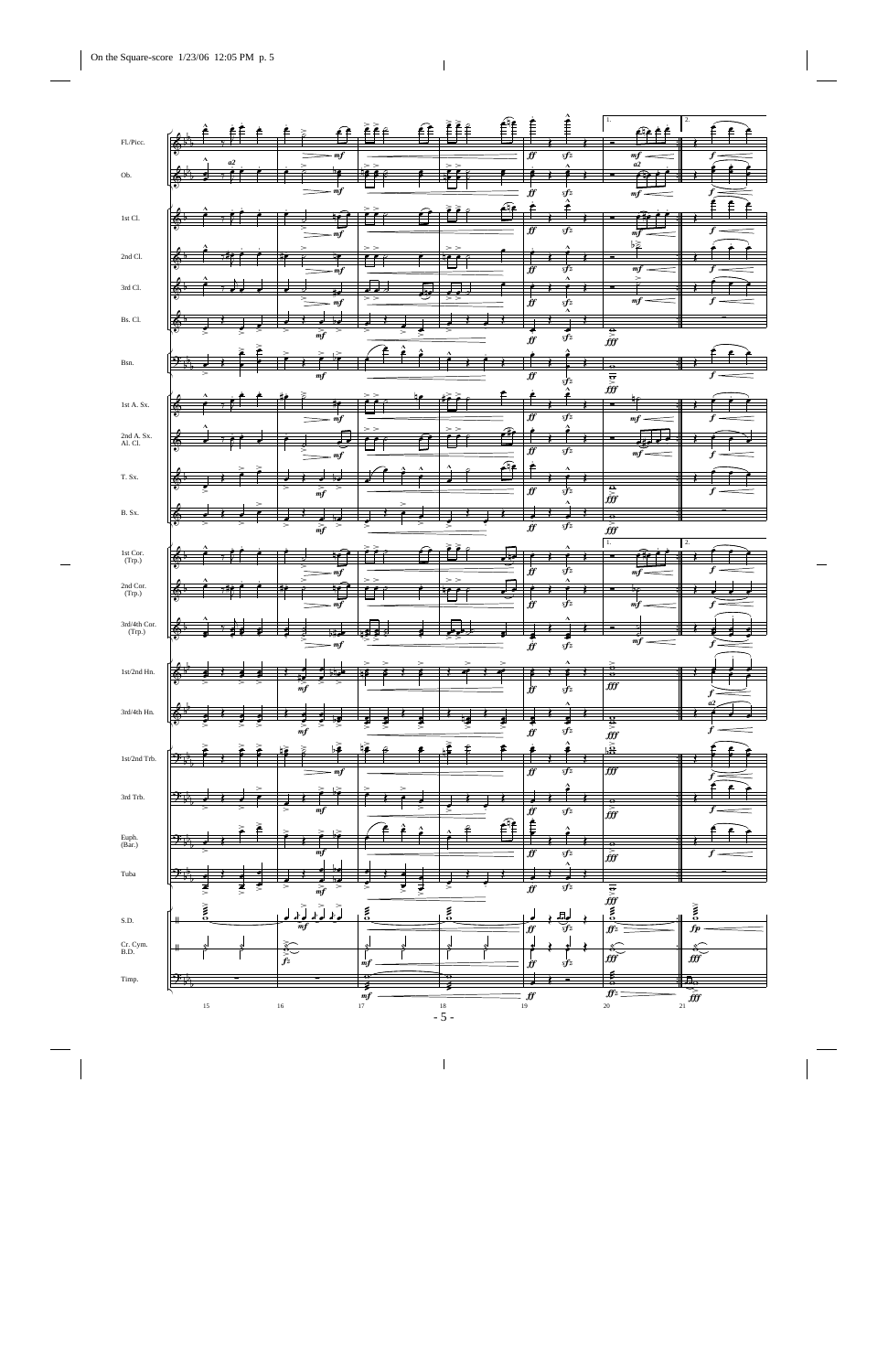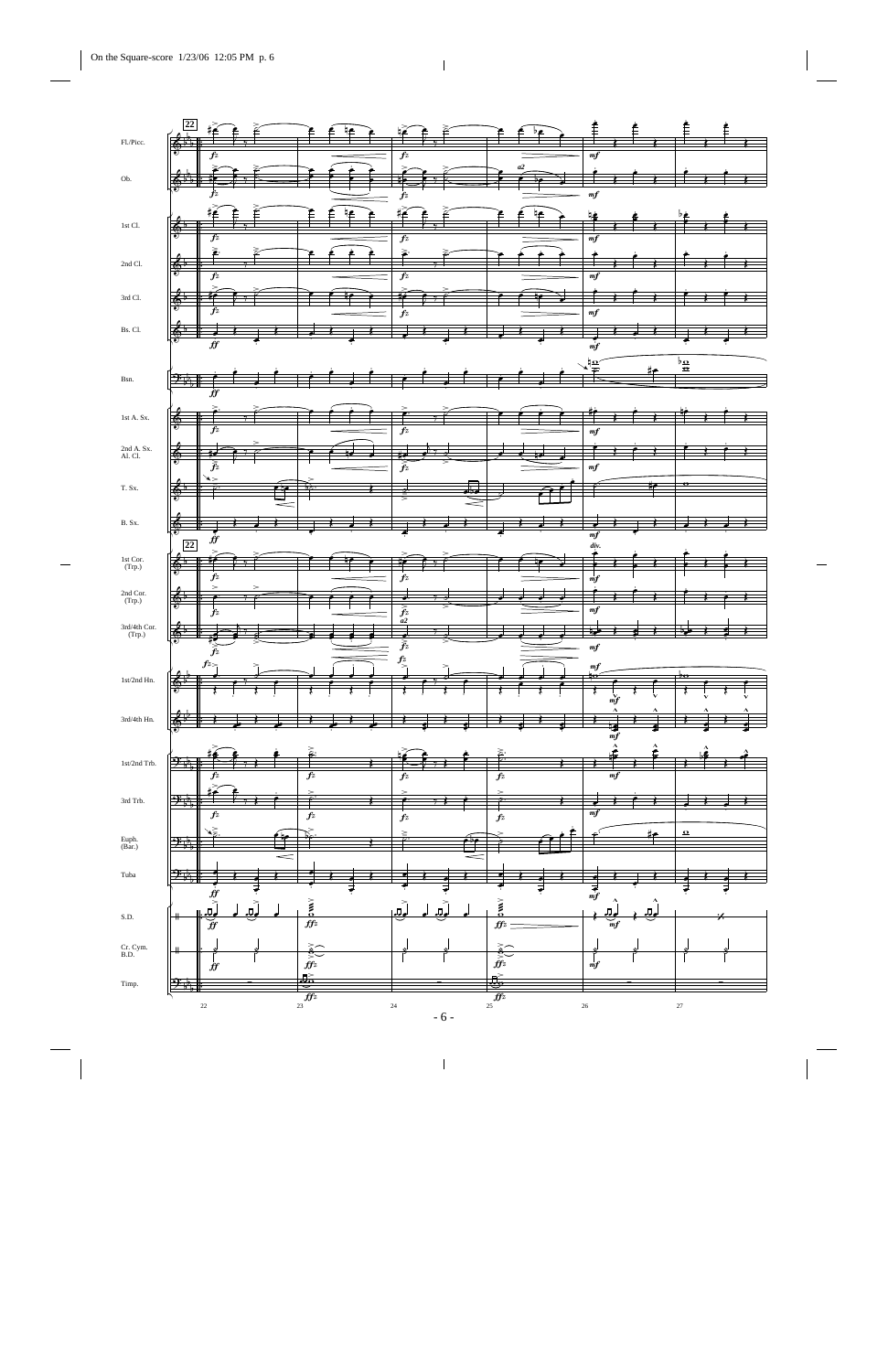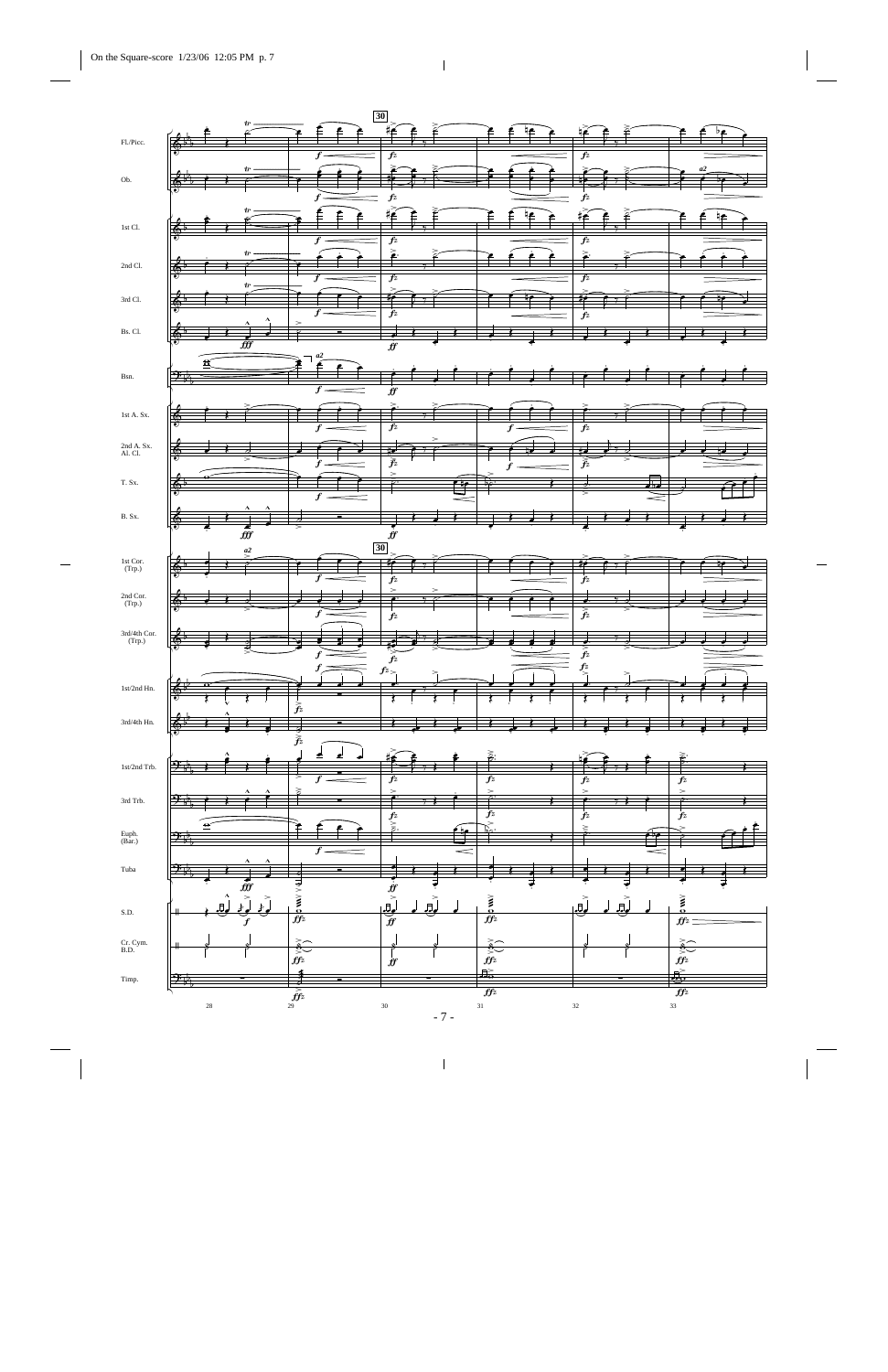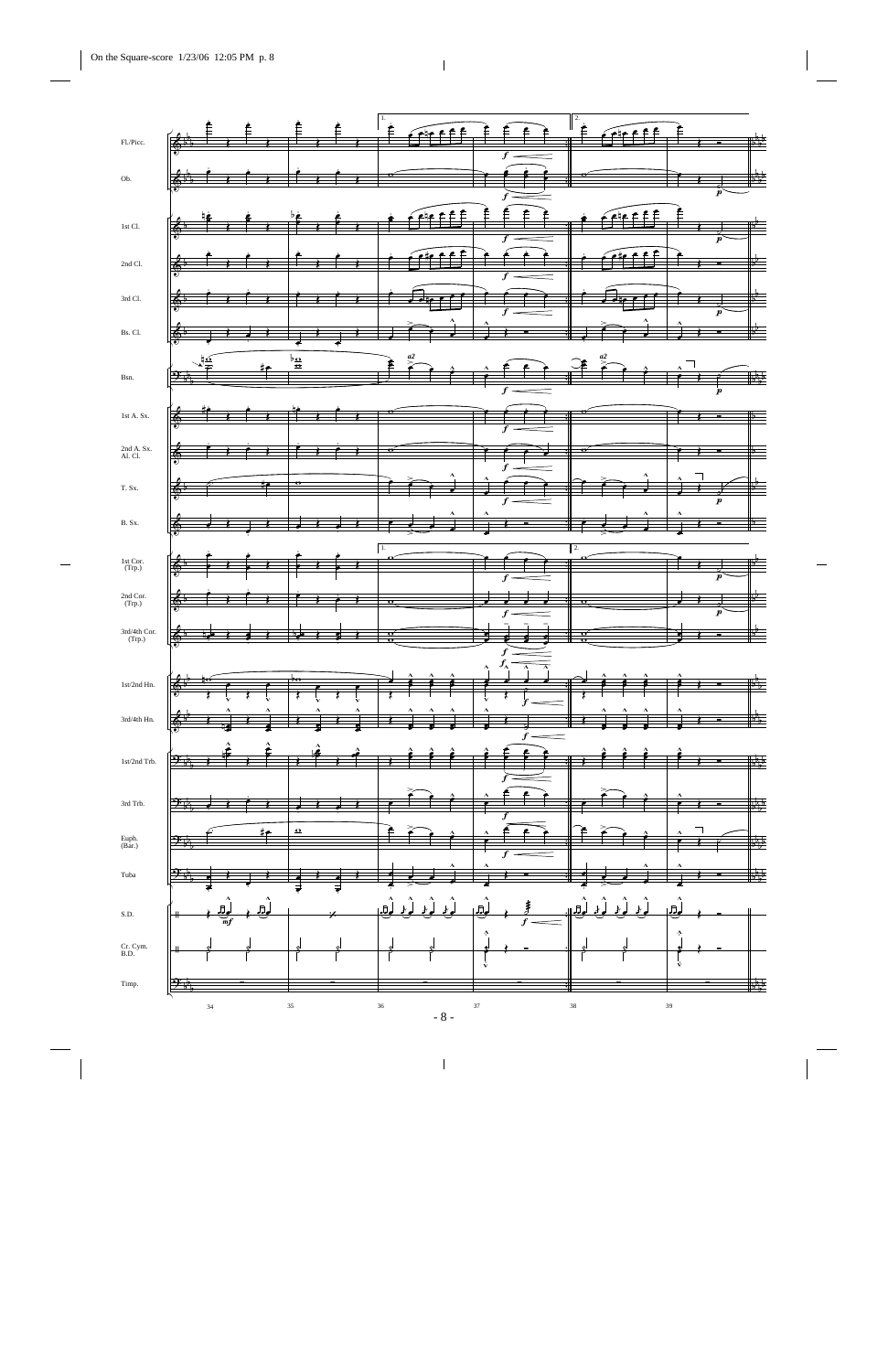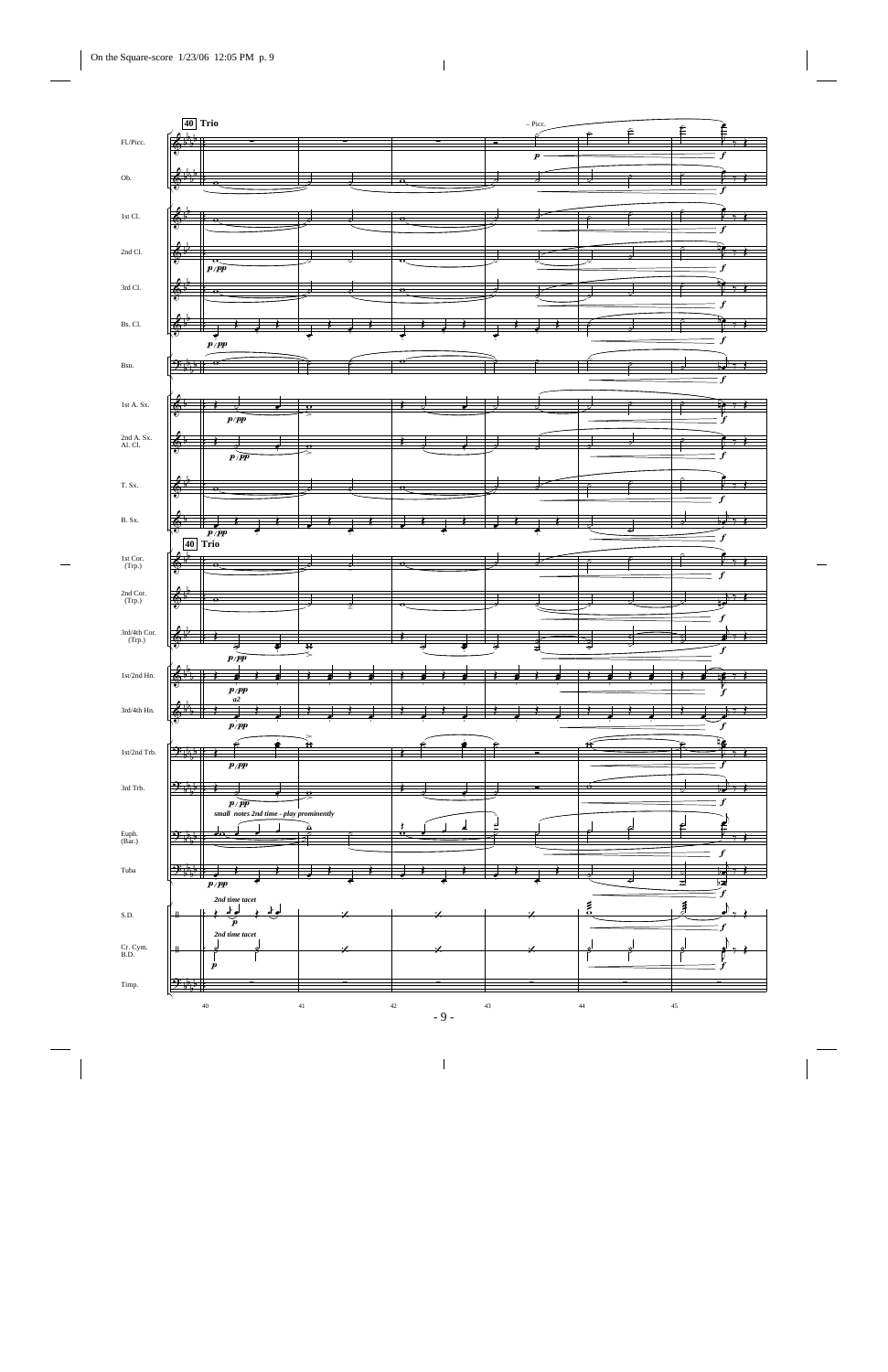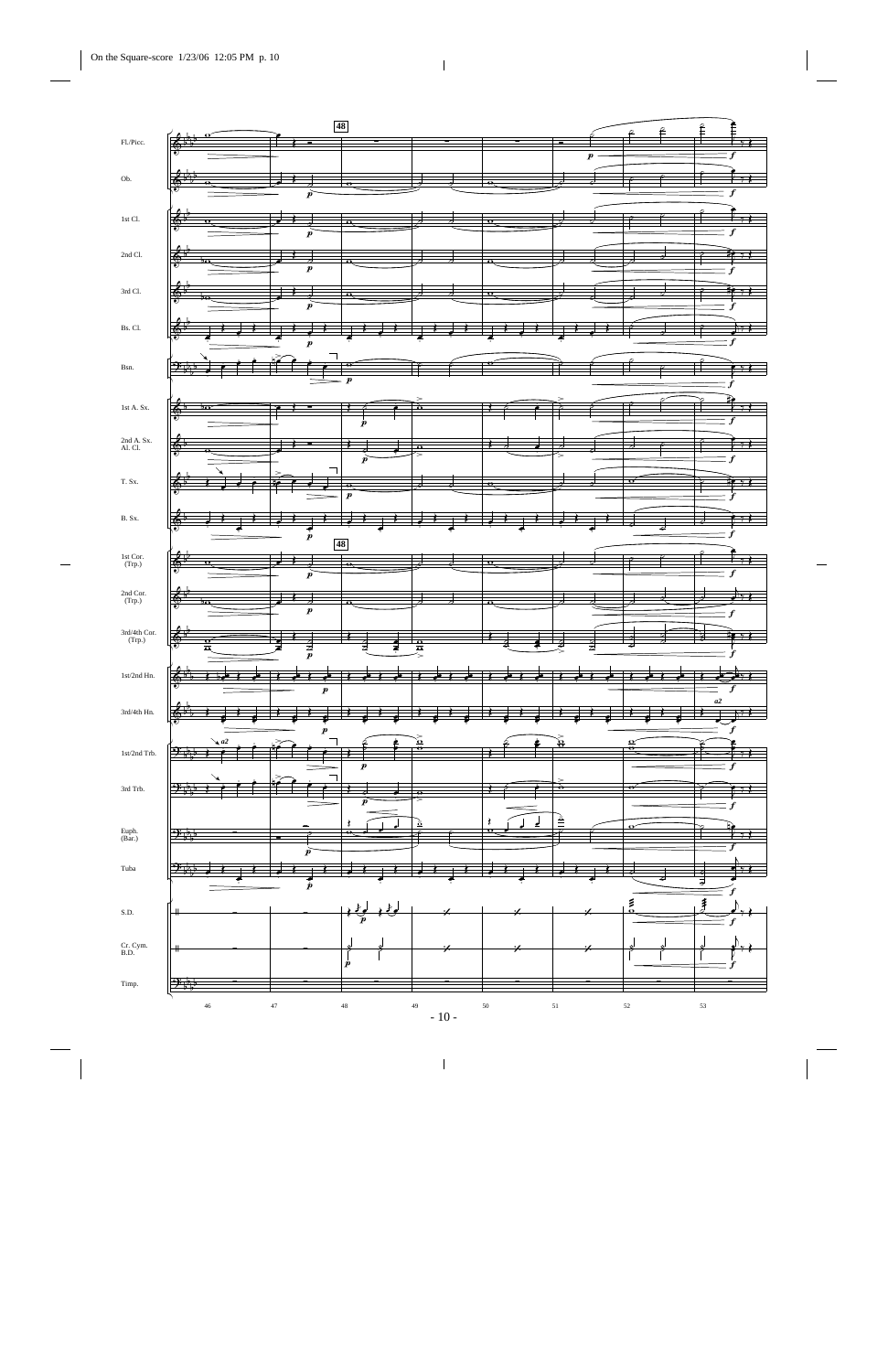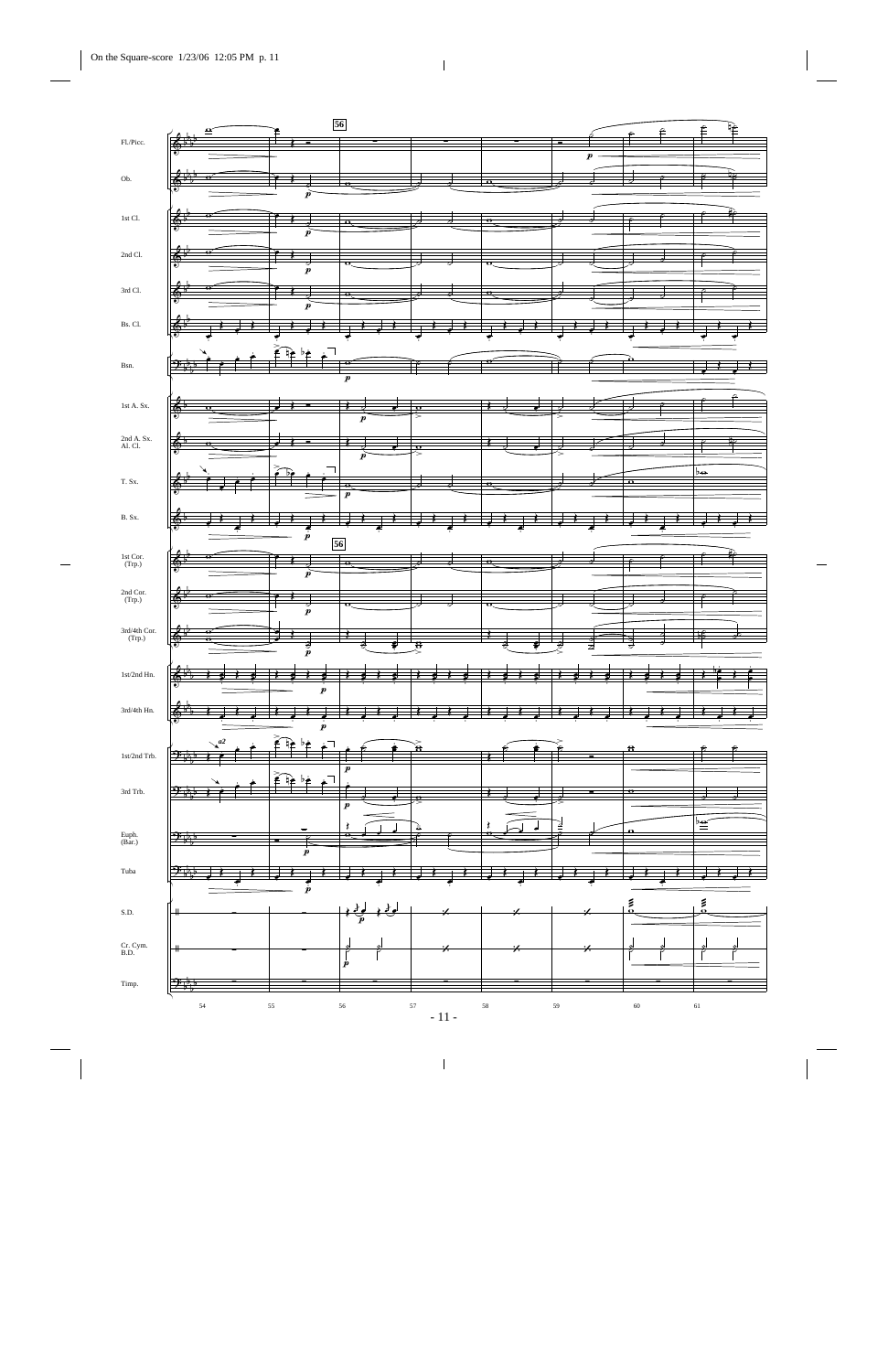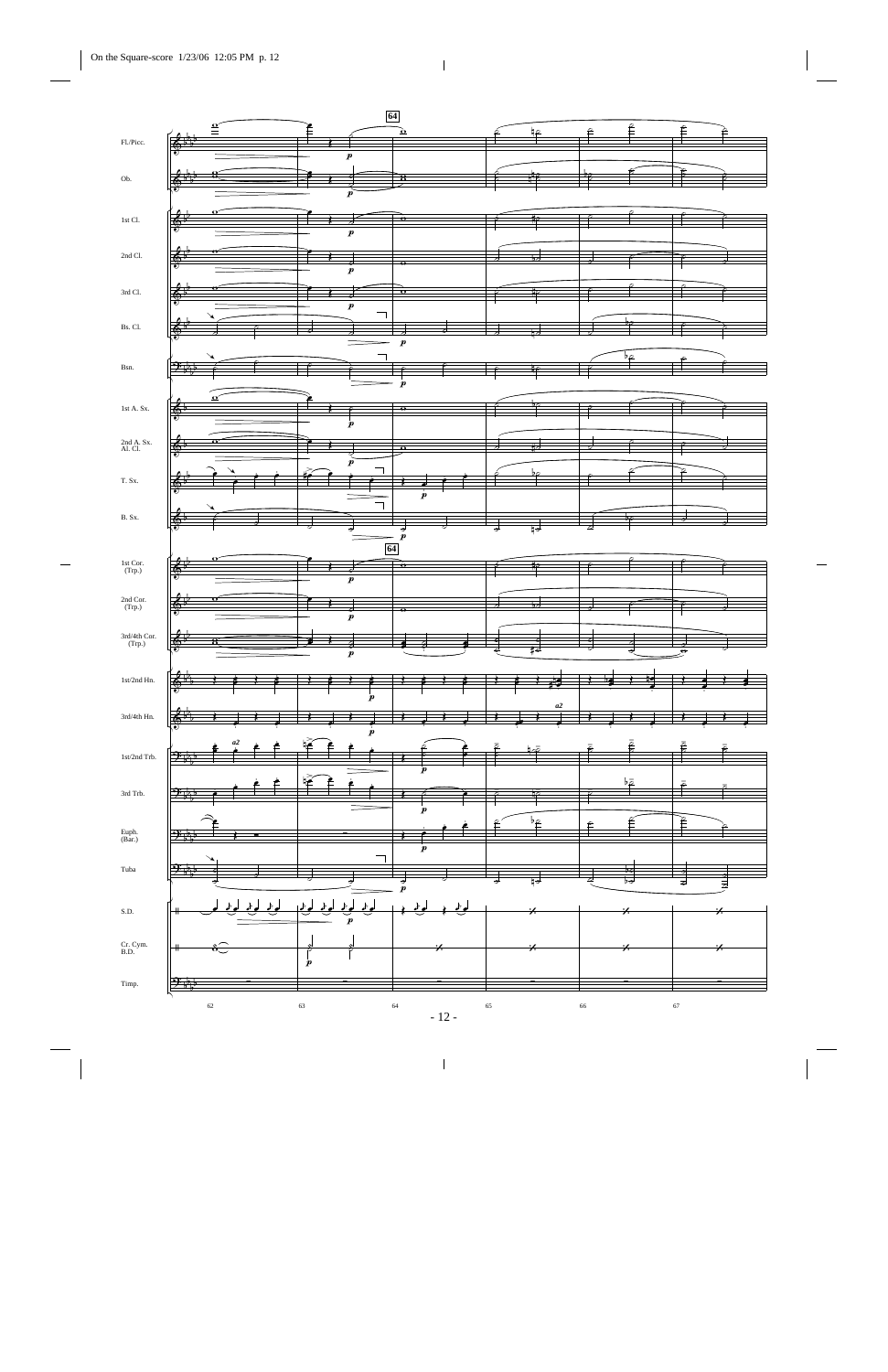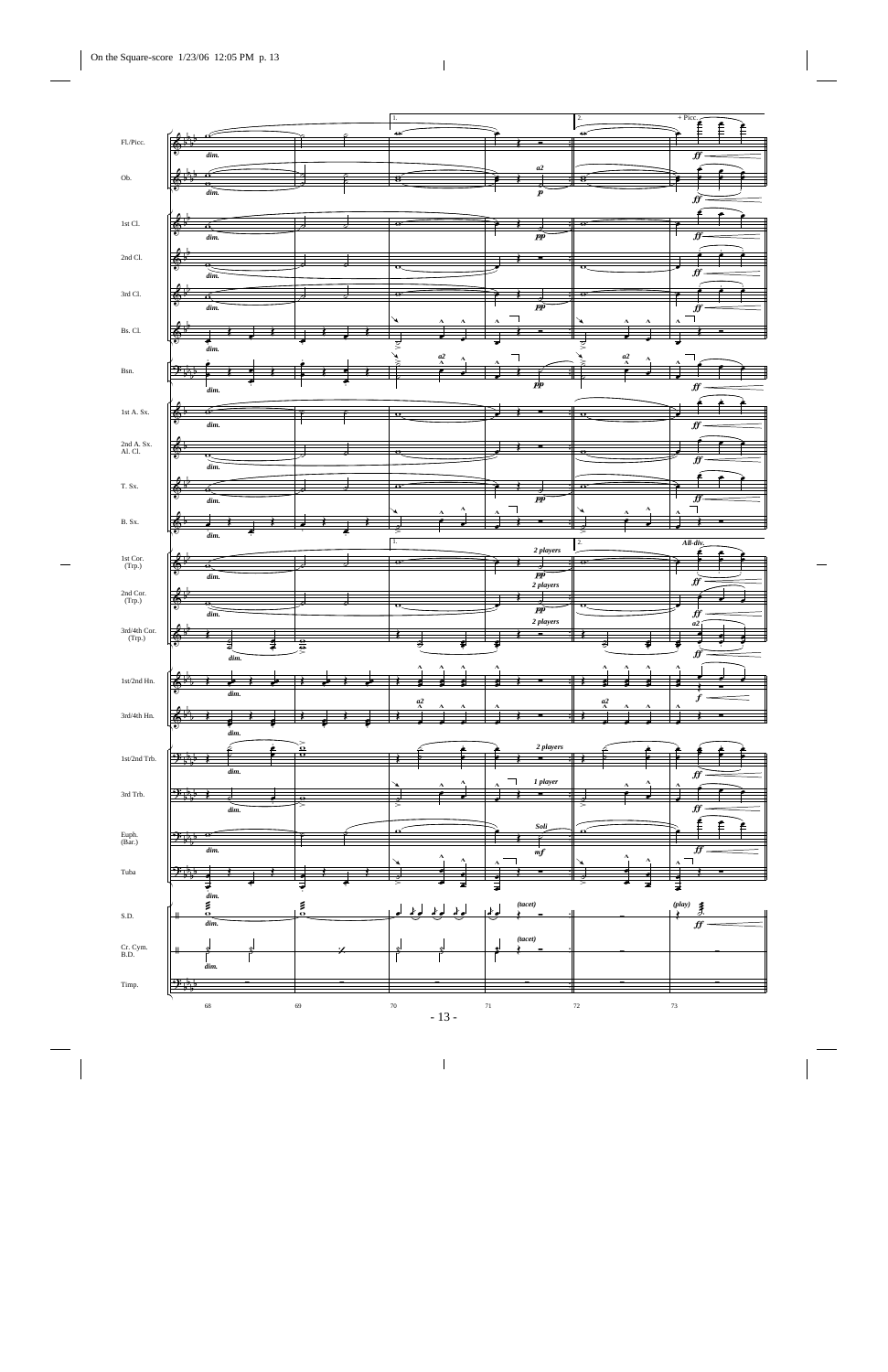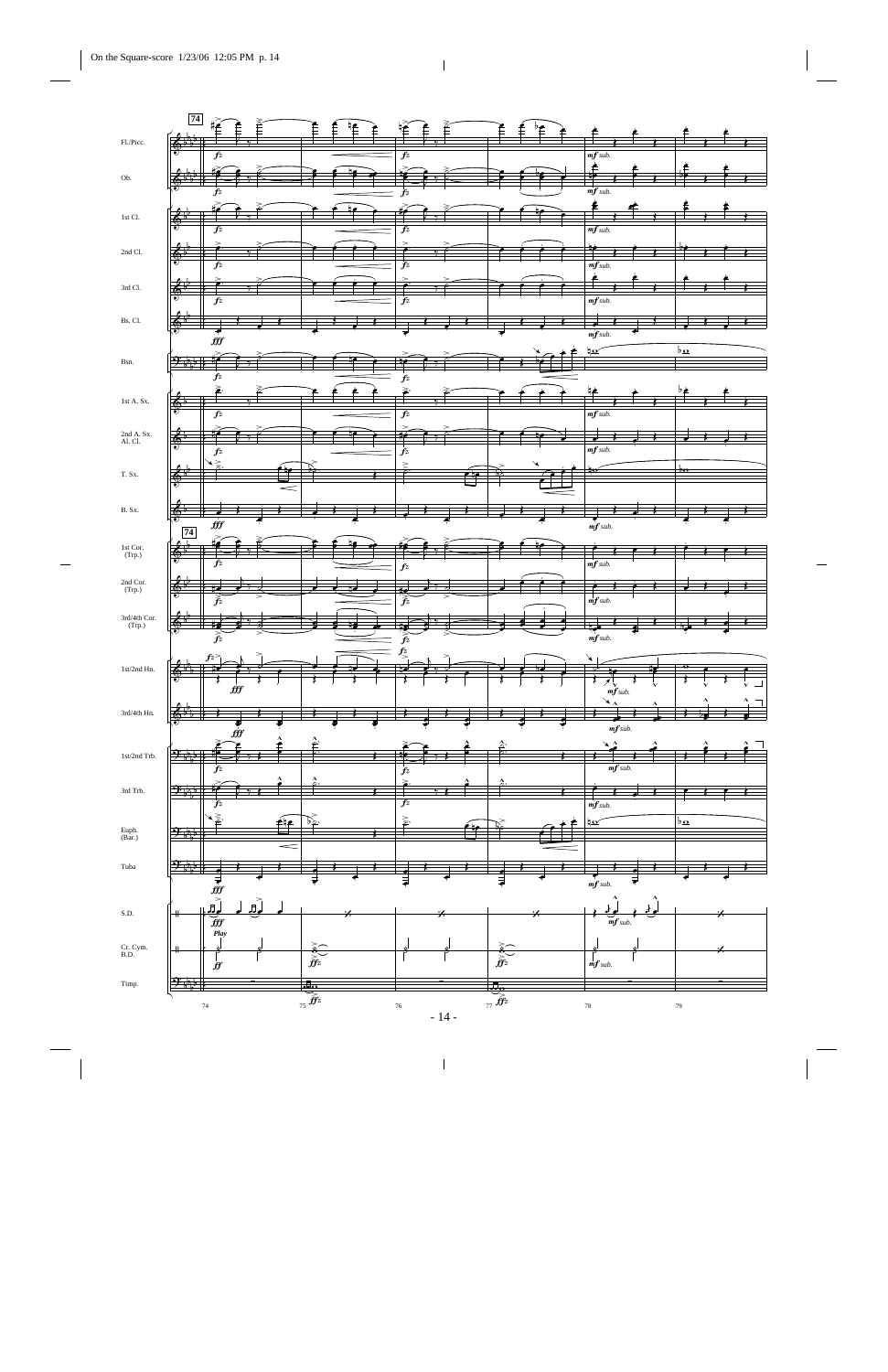